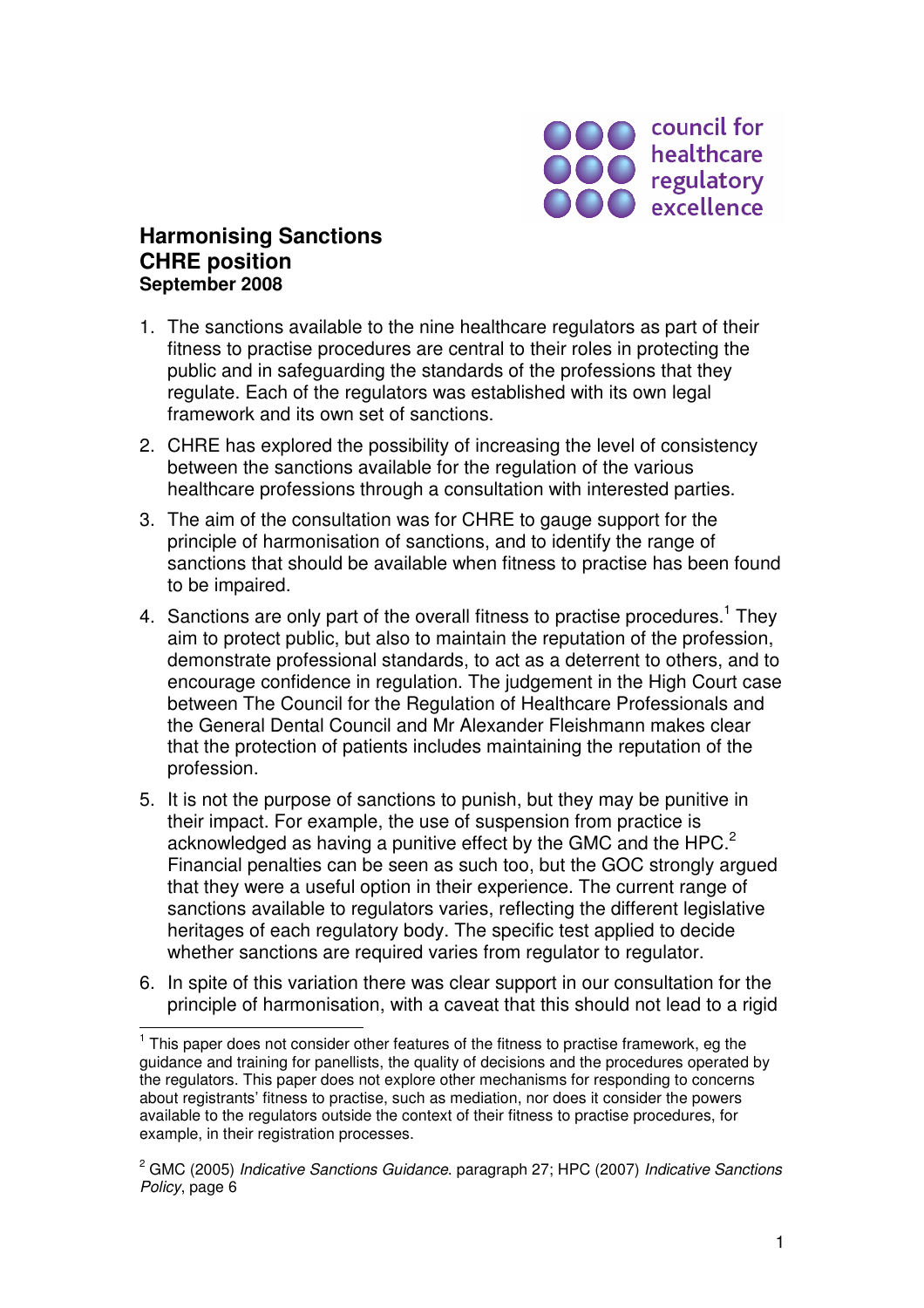'one size fits all' approach. There was a sense that increasing the consistency in the range of sanctions available would have benefits and is in line with the development of healthcare delivery and regulation policy:

- Greater **clarity** for patients<sup>3</sup>, the public and employers; the current variation both in the powers of regulators to impose sanctions and in the terminology they employ is potentially confusing to a range of stakeholders;
- Greater **fairness** to registrants; the increased consistency and clarity outlined above would also be beneficial to the regulated professions and to registrants;
- Greater **consistency** across the regulators in terms of legislation, available sanctions and terminology; current variation limits the potential for inter-regulator learning, benchmarking and other forms of collaboration;
- A **flexible and effective range of sanctions** is available for the regulation of healthcare professionals, enabling regulators to respond proportionately and appropriately when they determine that a registrant's fitness to practise is impaired.
- 7. Harmonising the range of sanctions available to regulators is also in line with one of the themes of the White Paper, that of greater consistency between regulators.<sup>4</sup> It can also help to deliver better regulation that is proportionate, accountable, consistent, transparent and targeted.
- 8. This broad support for the principle of harmonisation has led CHRE to identify a common sanction set that may be applied by each regulator according to their respective indicative sanctions guidance when fitness to practise is found to be impaired. In identifying this set we have focused on the outcomes that sanctions can deliver:
	- Indicating a fall below the standards expected of a registrant all sanctions, but specifically currently delivered through cautions, warnings, admonishments, reprimands or fines
	- Restricting a registrant's practice currently delivered through undertakings and conditions of practice
	- Preventing practice for a specified period of time delivered through suspension
	- Preventing future practice delivered through erasure, removal or striking off
	- Immediate protection of the public through the targeted use of interim orders and immediate sanctions
- 9. Based on this, we have identified the following common sanction set and some broad principles about the use of sanctions. We suggest that the use of any particular sanction by a regulatory body to its professional groups

<sup>&</sup>lt;sup>3</sup><br><sup>3</sup> 'Patients' in this context refers to users of healthcare services and their carers

 $<sup>4</sup>$  Department of Health (2007) Trust, Assurance and Safety: the regulation of health</sup> professionals in the 21st century.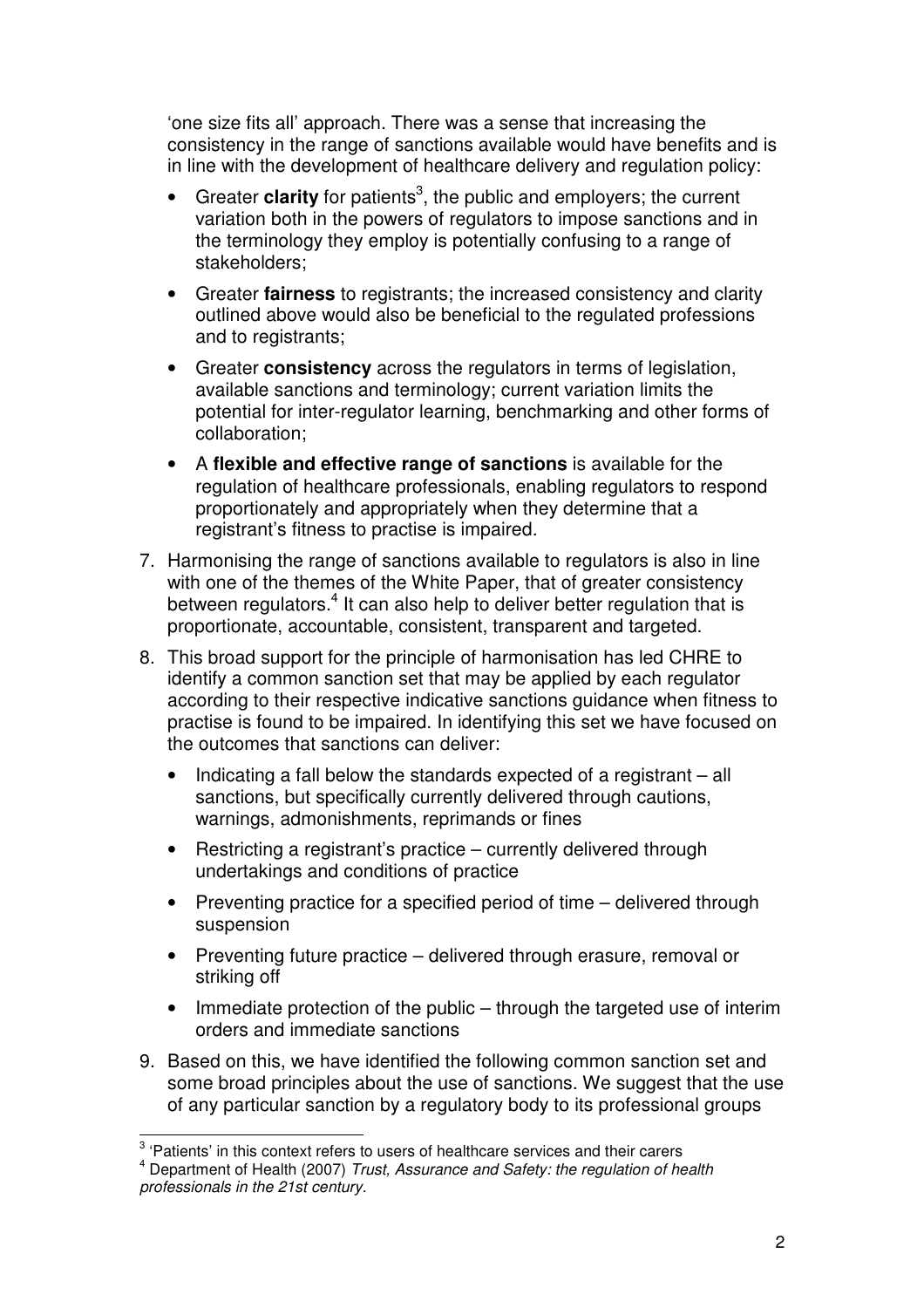should be guided by its own indicative sanctions guidance, with the indicative sanctions guidance being constantly updated to reflect changes and developments in professional practice.

- 10. After a finding of impaired fitness to practise, we believe the following common sanction set should apply:
	- Cautions appropriate in cases in which there is a need to indicate to a registrant, and more widely to the profession and the public, that their conduct or behaviour fell below acceptable standards, but when there is no need to take action to remove or restrict a registrant's right to practise.
	- Conditions of practice Conditions enable registrants to take steps to remedy any deficiencies in their practice while placing restrictions on the types of work that they may undertake. Conditions might be appropriate when there is evidence of incompetence or significant shortcomings in a registrant's practice, but the panel is satisfied that there is potential for the registrant to respond positively to retraining and supervision. Conditions are also likely to be appropriate when a registrant's fitness to practise is impaired by ill health, but they demonstrate sufficient insight to comply with conditions.
	- Suspension the registrant is not able to practise for a specified period of time. Suspension can be used to send out a signal to the registrant, the profession and public about what is regarded as unacceptable behaviour. Suspension from the register also has a punitive effect (if not intention), in that it prevents the registrant from practising and may therefore prevent them from earning a living in that profession during the period of suspension.
	- Erasure The most severe sanction, removing the registrant from the register. When a registrant is erased from a register there is a general expectation that it will normally be for life and that the registrant will not be able to practise again.
	- Fines A contentious option, but on balance, the need to ensure that a sanction can be imposed against all types of registrant, including businesses, when there is a fall in standards has led us to conclude that fines have a place in a common sanction set.
- 11. We are aware that fines are an issue that prompts strong feeling and a wide range of views were expressed in the consultation. For some, the punitive nature of financial penalties precludes their use by regulators. This position was countered by others concerned about ensuring sanctions would be available for business registrants, and an acknowledgement that suspension is a punitive sanction.
- 12. Whether regulators would seek to use fines as a sanction would be dependent on their own assessment of appropriate sanctions as described in their respective indicative sanctions guidance.
- 13. We believe a common sanction set would bring the following benefits:
	- A single set of sanctions is most easily understood by the public